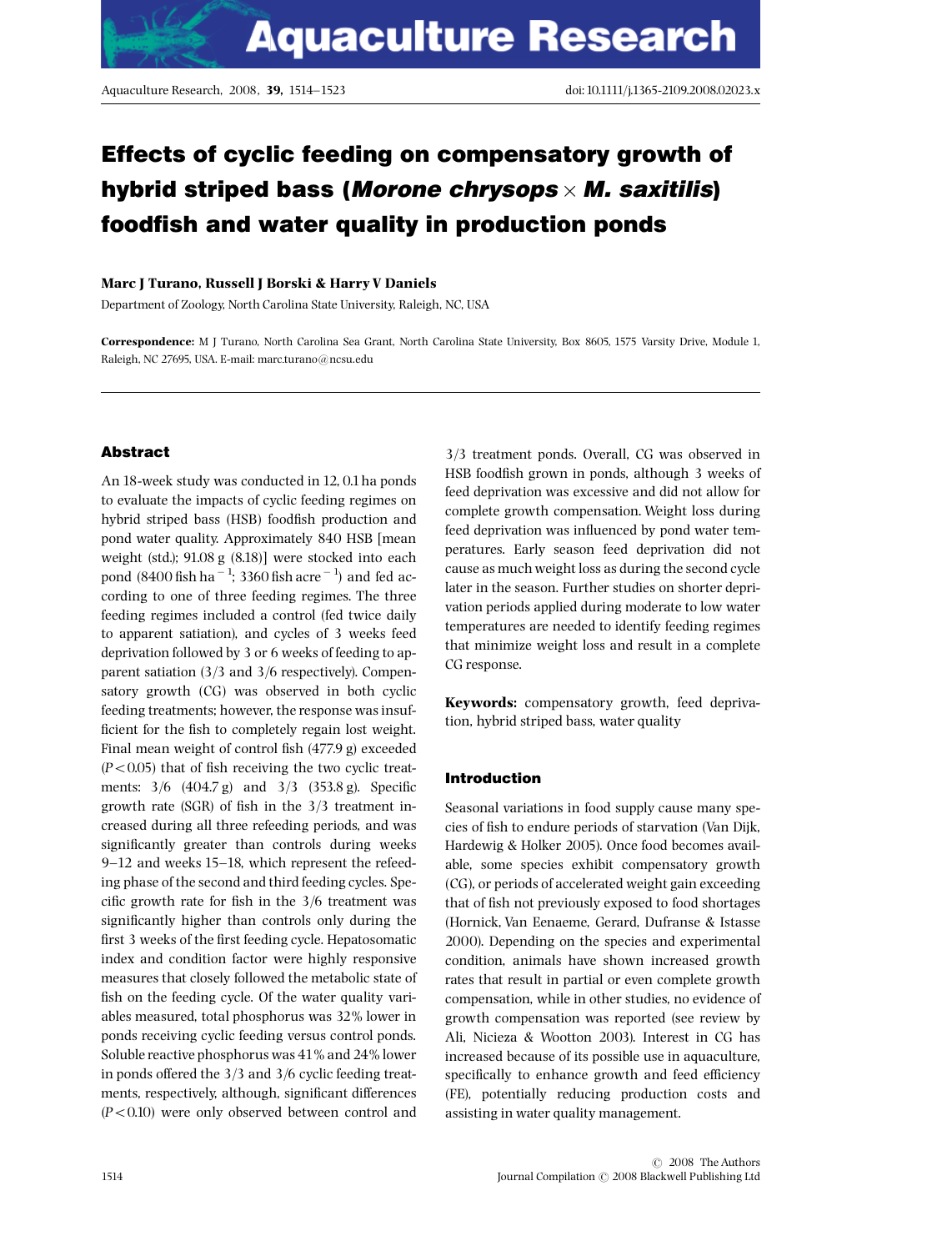Cyclic feeding regimes (periods of feed deprivation followed by refeeding) in fish production attempts to mimic the natural fluctuation in prey availability and trigger CG. However, because the exact mechanisms of CG are poorly understood (Hornick et al. 2000), the ideal feeding cycles have not been identified. Additionally, the CG response may be species specific (Hayward & Wang 2001) and altered by factors such as sex, state of maturity, diet composition and severity of feed restriction (Quinton & Blake 1990). Hence, cyclic feeding regimes to elicit the desired CG response will likely need to be specific to the culture situation of interest.

Few studies have evaluated cyclic feeding regimes in ponds. Kim and Lovell (1995) reported that feeding channel catfish (Ictalurus punctatus) every third day for 3 weeks did not significantly alter final weight, providing evidence of CG. Only dissolved oxygen (DO) was measured in the study, hence the effect of feed restriction on nutrient levels could not be evaluated. In another pond study, no difference in net production between channel catfish offered cyclic feeding regimes of 1:6, 1:4 and 2:5 (days feed deprived: days fed) and normally fed control fish was reported (Li, Robinson & Bosworth 2005). More recently, Turano, Borski and Daniels (2007) found that fingerling hybrid striped bass (HSB) that experienced periods of 2 or 4 weeks feed deprivation followed by refeeding for a similar duration resulted in partial growth compensation and improved FE. These findings are similar to what we observed with group-housed HSB raised in tanks under only partial feed restriction and refeeding (Picha, Silverstein & Borski 2006). Because pond culture is conducted in a dynamic and biologically diverse environment, as opposed to more controlled tank experiments, additional factors must be taken into consideration in the design of pond studies. Specifically, because of the availability of natural prey, extended periods of feed deprivation may be necessary to obtain a similar metabolic state as fish exposed to shorter feed deprivation periods in tanks. Additionally, seasonal fluctuations in temperature can influence the amount of time necessary to lower metabolic rate, and may also affect growth during the refeeding period. Hence, there is a need to conduct studies on CG responses in ponds independent of what may be observed with tank trials. In addition, use of cyclic feeding regimes may also have an overall effect on pond water quality, particularly if FE is increased. Enhancements in FE may help to improve overall nutrient retention, while periods of feed deprivation could be used during periods of maximum

feeding to assist in management of phytoplankton. The purpose of this study was to determine the extent that periodically feed-deprived HSB could achieve growth exhibited by daily fed controls through elicitation of CG, and favourably influence pond water quality.

#### Methods

An 18-week growth trial was conducted at the Tidewater Research Station in Plymouth, NC. Twelve 0.1ha ponds were stocked in May 2004 with approximately 840 fish pond  $^{-1}$  (8400 fish ha  $^{-1}$ ), mean weight  $78.0$  g fish<sup>-1</sup>. Fish were allowed to acclimate for 2 weeks during which time they were fed twice daily to apparent satiation. Following the acclimation period, each pond was assigned one of three feeding regimes; a control (fed twice daily to apparent satiation), or 3 weeks of feed deprivation followed by 3 or 6 weeks of twice daily feeding to apparent satiation  $(3/3$  and  $3/6$  respectively). The  $3/3$  treatment fish went through three complete cycles whereas the 3/6 treatment fish completed two cycles of feed deprivation followed by satiation feeding. Each treatment had four replicates. After the 2-week acclimation period, fish were sampled from each pond to obtain an initial weight. Ten fish from each pond were sacrificed to obtain individual weights, lengths, and liver and intraperitoneal fat weights. Hepatosomatic index (HSI = [wet liver weight/body weight]  $\times$  100) and intraperitoneal fat ratio (IPF = [wet weight of fat/ body weight $] \times 100$  and condition factor [CF; (weight in grams/length<sup>3</sup> in mm)  $\times$  10<sup>5</sup>] were calculated. Growth and body indices were measured every 3 weeks for 18 weeks. Specific growth rate  $\{SGR =$  $[(\ln \text{weight}_{f} - \ln \text{weight}_{i})/(\text{Time}_{f} - \text{Time}_{i})] \times 100$ was calculated based on average group weights of fish from each pond beginning at week 3, while FE  $[FE = (body weight/weight of feed in grams) \times 100]$ was calculated at the end of the trial (week 18). Following the trial termination, each pond was drained approximately 45 cm, and harvested twice by seining. Growth and body indices were sampled, and total harvest weight (kg ha<sup> $-1$ </sup>) recorded.

## Water quality

Water quality was measured during the trial to determine the effects of cyclic feeding on various water quality parameters. Water samples were taken weekly using a 90 cm water column sampler (Boyd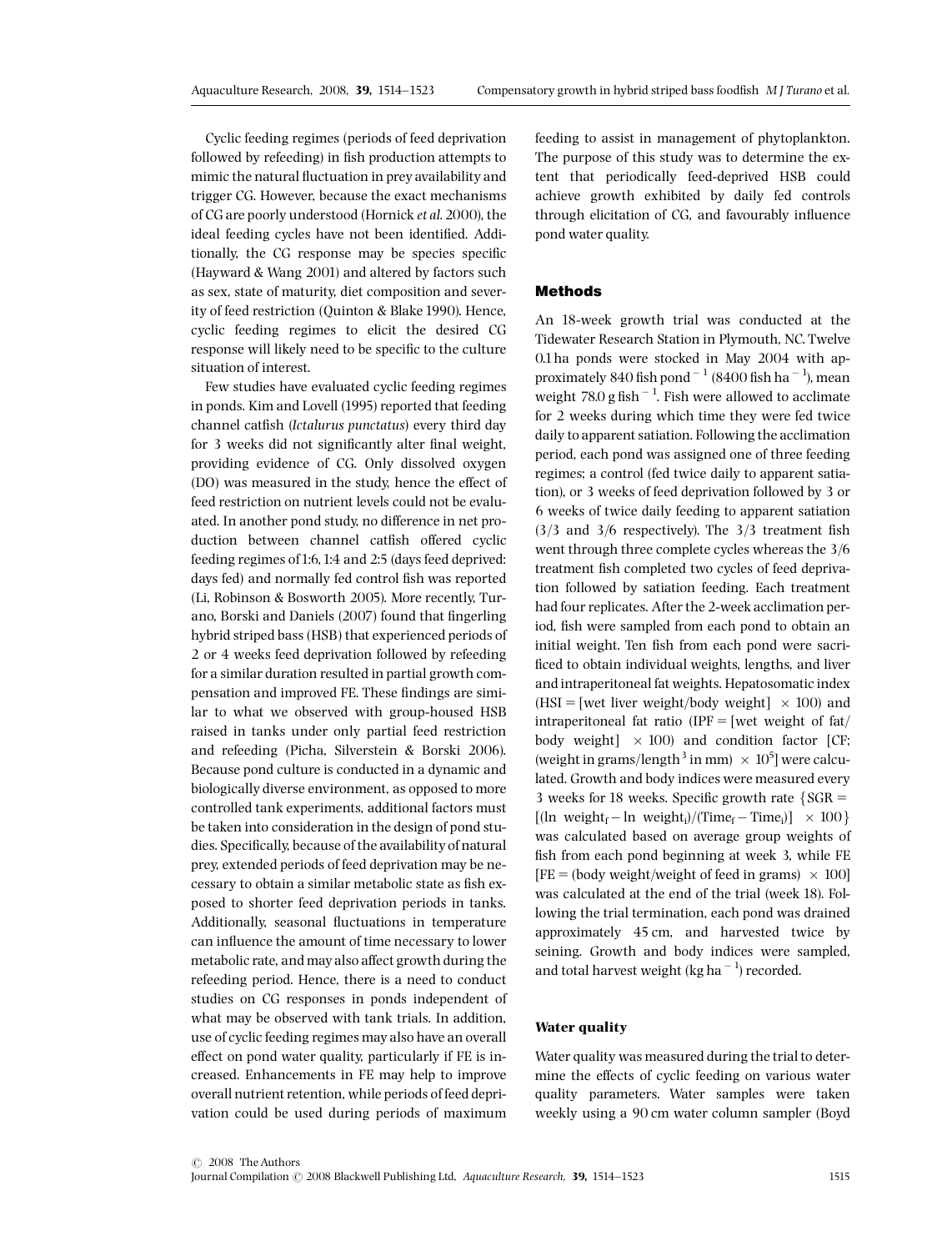& Tucker 1992) and analysed for pH (Orion 720 A pH meter; Thermoelectron,Waltham, MA, USA), turbidity (DRT 100B turbidimeter, HF Scientific, Fort Myers, FL, USA), total ammonia-nitrogen (TAN), nitritenitrogen (NO<sub>2</sub>-N), nitrate-nitrogen (NO<sub>3</sub>-N) and soluble reactive phosphorous (SRP) (APHA 1995), and chlorophyll-a (Pechar 1987). Total nitrogen (TN) and total phosphorous (TP) were measured every 2 weeks (APHA 1995). Total ammonia-nitrogen and SRP were also measured 1, 3 and 5 days following each refeeding period in treatment and control ponds.

Temperature and DO were recorded twice daily (08:00 and16:00 hours) with aYSI 550 (Yellow Springs Instrument Company, Yellow Springs, OH, USA). Nightly (24:00-08:30 hours) aeration was applied to each pond via 0.75-hp paddlewheel aerators (Southern Machine Welding, Quinton, AL, USA). Additional hours of aeration were provided if morning DO levels were below  $5~\text{mg}$  L  $^{-1}$  until this level was reached and/ or if afternoon DO levels were below  $7 \text{ mg L}^{-1}$ . Additional hours of aeration were recorded.

# Statistical analysis

All values are expressed as mean  $\pm$  SEM. All test variables were analysed for differences from controls using a one-way analysis of variance (ANOVA) followed by a Tukey's HSD test to separate the means (Steel, Torrie & Dickey 1997). Additionally, pre-planned contrasts were conducted to compare each treatment separately against the control. Survival data were arcsin transformed before analysis. Significant differences were determined at the  $P < 0.05$  level for all growth and body indices data, while water quality parameters were considered significant at the  $P < 0.10$  level. The P-value used for water quality analyses was chosen as a result of increased variance between ponds commonly observed in pond water quality studies (Boyd 1990; Queiroz & Boyd 1998). All statistical analyses were conducted using the Statistical Analysis System (SAS; v8.2, Cary, NC, USA).

Upon initial data analyses, it was found that one pond assigned the control treatment was incorrectly stocked. Hence, all data analyses were conducted based on three replicates for the control treatment, and four replicates for each cyclic treatment.

# Results

#### Growth and body indices

All experimental fish adapted well to the feeding regimes. No significant differences were found for survival  $(\%)$ , overall production  $(kg ha<sup>-1</sup>)$  and FE  $(\%)$ . Production was the highest for the control treatment  $(2528.2 \text{ kg ha}^{-1})$  followed by the 3/6  $(2485.9 \text{ kg ha}^{-1})$ and  $3/3$  (1703.9 kg ha<sup>-1</sup>) treatments respectively (Table 1). Fish in the control group were significantly larger (477.9 g) than fish in the  $3/6$  (404.7 g) and  $3/3$ (353.8 g) treatments respectively (Fig. 1). During the first 3 weeks, fish in both cyclic feeding treatments gained an average of 5 g, despite the lack of feed. During subsequent feed deprivation periods, 3/3 treatment fish lost 0.5% and 13.3% body weight, and 3/6 treatment fish lost 12.2% body weight. Fish in the 3/3 treatment had a significantly higher SGR than control fish during all refeeding periods, while the SGRs of fish in the  $3/6$  treatment were only statistically higher than controls during the first 3 weeks of the first refeeding period (Fig. 2).

Liver weight closely followed changes in nutritional input associated with the feeding cycles (Fig. 3). Hepatosomatic indices for all cyclic fed fish decreased significantly compared with control fish after each 3-week feed deprivation period. During refeeding, overcompensation of the liver was observed for fish

Table 1 Mean production variables  $(\pm$  SEM) for hybrid striped bass foodfish subjected to twice daily feeding to satiation (control) or cycles of 3 weeks feed deprivation followed by 3 or 6 weeks twice daily feeding to satiation during an 18-week compensatory growth study in ponds

| feed (kg)                          |
|------------------------------------|
| $3511.9 \pm 79.7^a$                |
| $2218.8 \pm 80.5^b$                |
| $3148.5 + 403.8^a$<br>$P = 0.0243$ |
|                                    |

\*Means followed by different letters indicates a significant difference  $(P<0.05)$ .

 $\dagger$ Feed efficiency [FE = (weight gain/food fed)  $\times$  100)].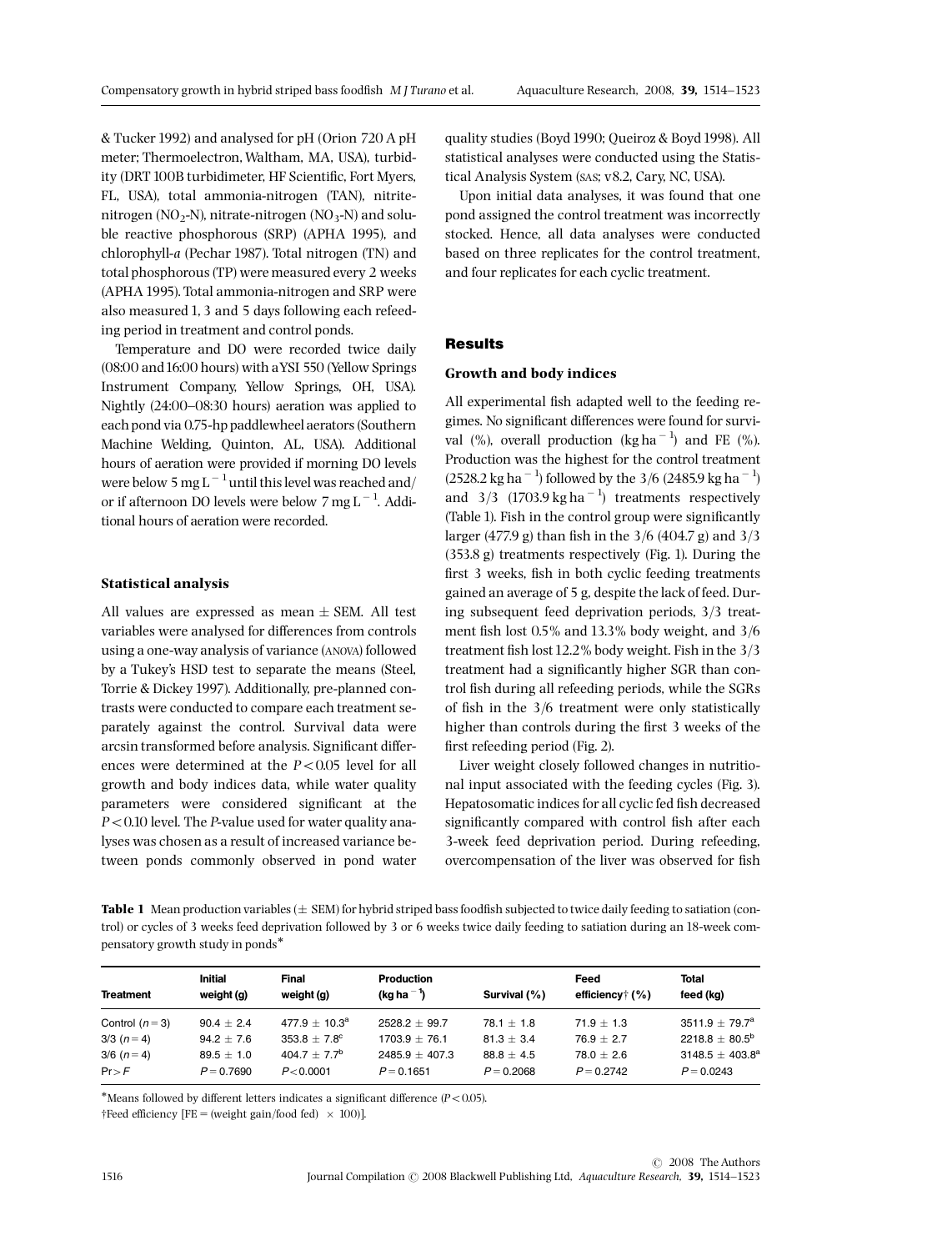

Figure 1 Weight (g) of foodfish hybrid striped bass fed twice daily to satiation (control) or consecutive cycles of 3 weeks feed deprivation followed by 3 or 6 weeks of twice daily feeding to satiation,3/3 and 3/6 respectively. Arrows indicate start of refeeding  $(*$  significant difference from controls,  $P < 0.05$ ).

in both cyclic treatments. Hepatosomatic index was restored to control levels following 6 weeks of refeeding as observed in  $3/6$  treatment fish.

Intraperitoneal fat levels varied early in the trial, however this variation diminished after week 9 (Fig. 4). Following the ¢rst 3 weeks of feed deprivation, the IPF ratio of fish in both cyclic treatments significantly decreased, and then rebounded to control levels after 3 weeks of refeeding. Changes in IPF levels of fish in the  $3/3$  treatment during the second feeding cycle followed a similar pattern to that of the first cycle. By the third cycle, however, there was no significant reduction in IPF during feed deprivation as seen at week 15 (Fig. 4).

Condition factor varied with the feeding cycle for both treatments (Fig. 5). Fish subjected to the cyclic feeding regimes showed a significant decrease in CF during each feed deprivation period, which returned



**Figure 2** Specific growth rate  $\{SGR = [(\ln Weight_f - \ln \theta)$  $Weight_i$ /(Time<sub>f</sub> – Time<sub>i</sub>) × 100] } of hybrid striped bass during the refeeding phase of the cyclic feeding regime versus that of control fish during the same time period. Fish were fed twice daily to satiation (control) or consecutive cycles of 3 weeks feed deprivation followed by 3 or 6 weeks of twice daily feeding to satiation, 3/3 and 3/6 respectively (\* significant difference from controls,  $P < 0.05$ ).

to levels similar to that of control fish during the 3 weeks of refeeding. The additional 3 weeks of refeeding offered to fish in the  $3/6$  treatment resulted in a statistically higher CF relative to control fish (overcompensation), but only during the first refeeding period. All CF measurements were statistically similar at the end of the trial.

# Water quality

Significant differences  $(P<0.10)$  were found in overall TP, SRP and chlorophyll-a (Table 2). Ponds in the 3/3 and 3/6 treatments had 38% and 25% less TP than the controls. Chlorophyll-a was 28% and 12% lower in the 3/3 and 3/6 treatments than in control ponds, and SRP was 41% and 24% lower than controls in the 3/3 and 3/6 treatments respectively.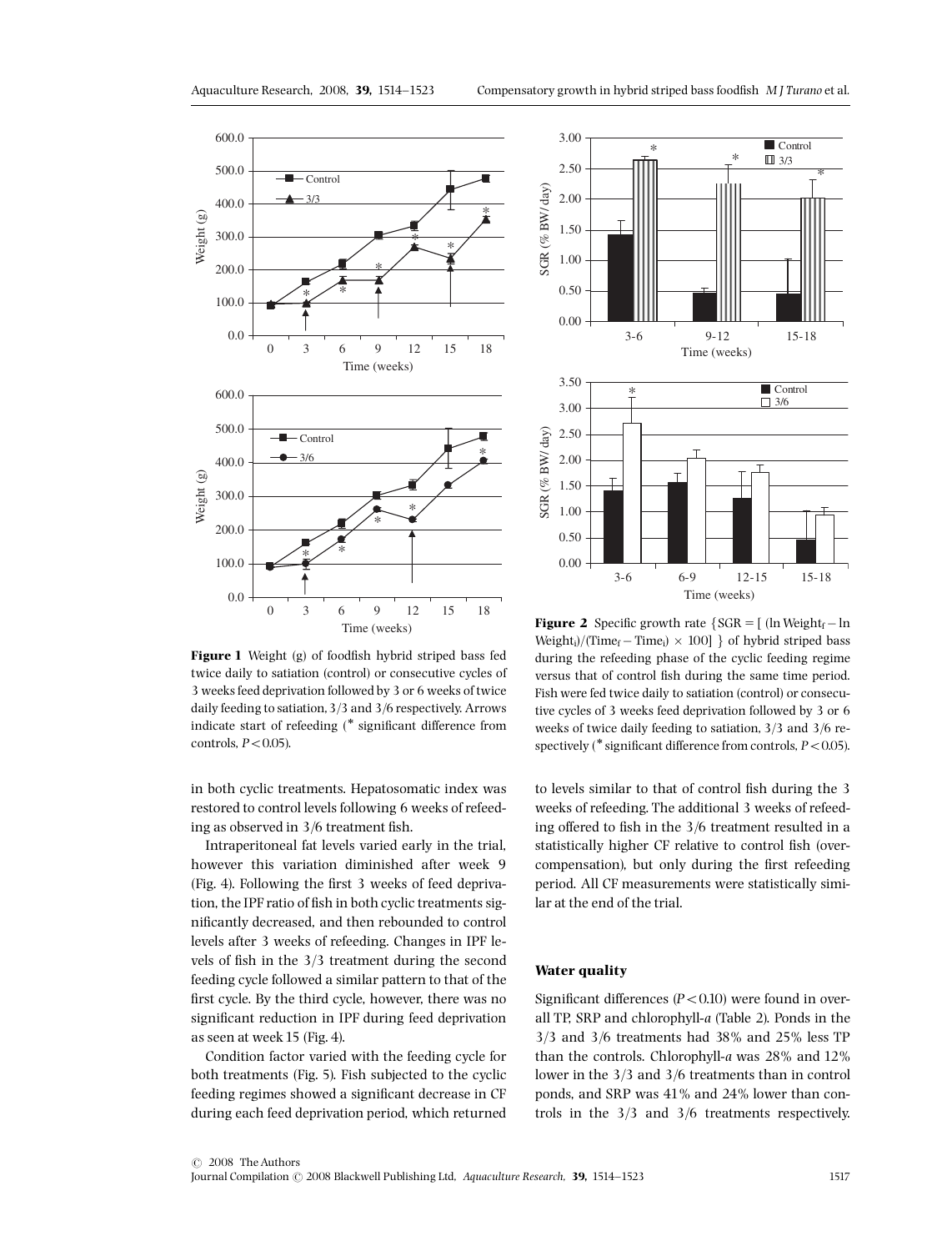



**Figure 3** Hepatosomatic index  $(HSI =$  [liver weight/fish] weight]  $\times$  100) of hybrid striped bass fed twice daily to satiation (control) or consecutive cycles of 3 weeks feed deprivation followed by 3 or 6 weeks of twice daily feeding to satiation, 3/3 and 3/6 respectively. Arrows indicate start of refeeding  $(*$  significant difference from controls,  $P < 0.05$ )

Chlorophyll-a and SRP levels in ponds in the 3/3 group were statistically lower than control ponds. Total phosphorus was significantly lower in the  $3/3$ treatment compared with control ponds at all sampling periods except time 0 (Fig. 6). The 3/6 ponds had lower TP levels than control ponds throughout the study, however, statistical differences were only observed at weeks 3 and 5. Soluble reactive phosphorus concentrations varied with feeding cycle for the first 9 weeks of the study, decreasing with feed deprivation and increasing with refeeding for ponds in both cyclic regimes (Fig. 7). Statistical differences were only observed, however, between control and 3/3 treatment ponds at 12 and 15 weeks. Soluble reactive phosphorus was significantly lower in the  $3/6$ treatment ponds than control ponds at 18 week. Following week 9, SRP in cyclic fed ponds remained

**Figure 4** Intraperitoneal fat (IPF) ratio (IPF  $=$  [fat weight /fish weight]  $\times$  100) of hybrid striped bass fed twice daily to satiation (control) or consecutive cycles of 3 weeks feed deprivation followed by 3 or 6 weeks of twice daily feeding to satiation, 3/3 and 3/6 respectively. Arrows indicate start of refeeding (\* significant difference from controls,  $P < 0.05$ ).

below that of control ponds for the remainder of the study, although this trend was not statistically significant. Finally, chlorophyll- $a$  measurements closely followed the feeding cycles, decreasing during feed deprivation and increasing during refeeding (Fig. 8). However, this pattern was observed only after week 3 as all ponds had an increase in chlorophyll-a during the first 3 weeks of the study, regardless of whether feed was offered. Statistical differences in chlorophyll-a were observed between the control and 3/3 treatment ponds at 15 and 18 weeks, and between controls and the 3/6 treatment ponds at 3 week. There were no other statistical differences in other water quality parameters observed, and no patterns could be determined from samples taken 1, 3 and 5 days during the refeeding periods.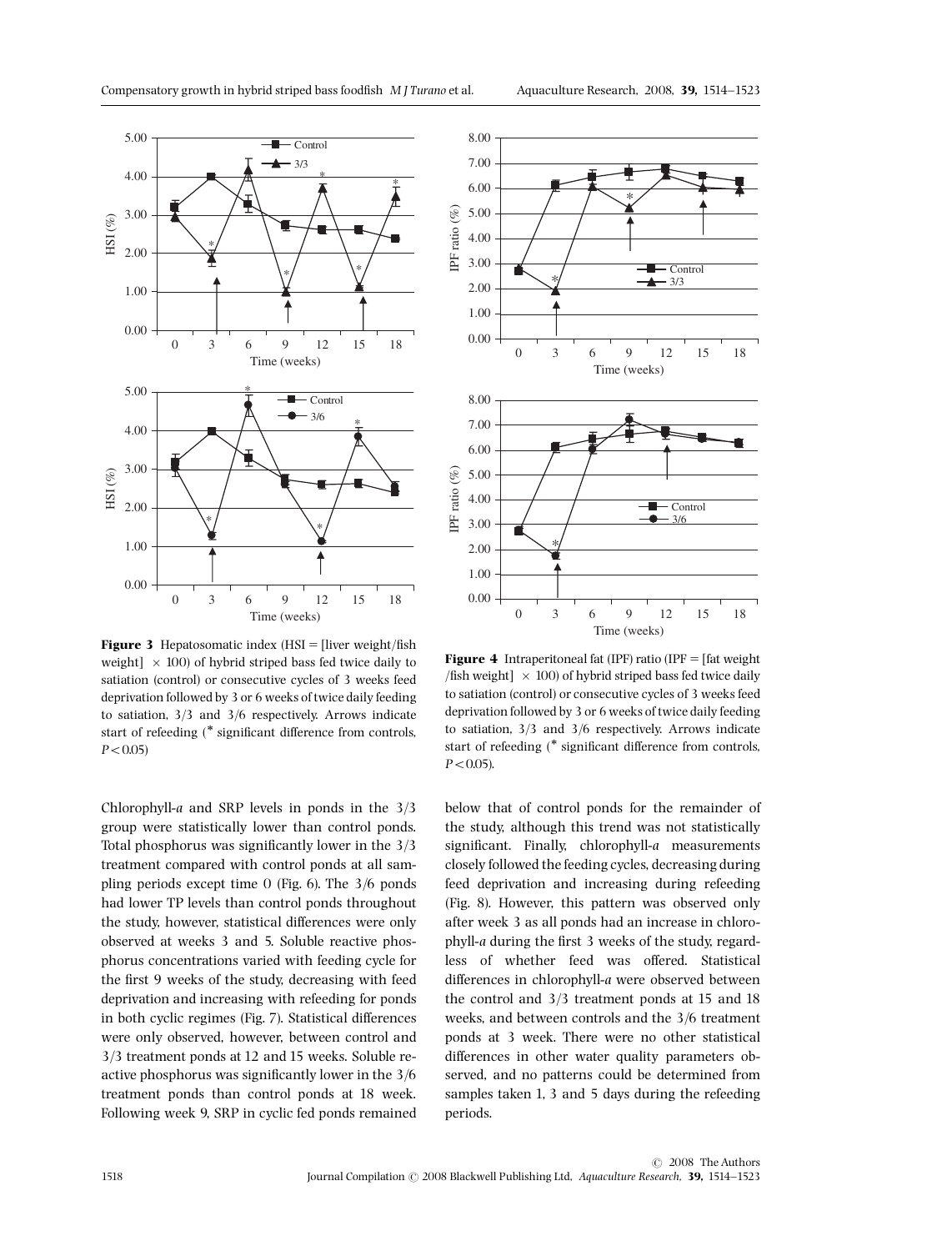

**Figure 5** Condition factor  $[CF = (fish wt/length^3) \times 10^5]$ of foodfish hybrid striped bass (Morone chrysops  $\times$  M. saxatilis) fed twice daily to satiation (control) or consecutive cycles of 3 weeks feed deprivation followed by 3 or 6 weeks of twice daily feeding to satiation, 3/3 and 3/6 respectively. Arrows indicate start of refeeding (\* significant difference from controls,  $P < 0.05$ ).

# **Discussion**

# Growth and body indices

All fish offered the cyclic feeding regime exhibited CG as defined by elevated SGR relative to control fish that were never exposed to feed deprivation. The CG response observed here is similar to that shown for other species grown in either tanks or ponds, including the catfish (Gaylord & Gatlin III 2000), hybrid sunfish Lepomis cyanellus  $\times$  Lepomis macrochirus (Hayward, Noltie & Wang 1997; Hayward, Wang & Noltie 2000), yellow perch Perca flavescens (Hayward & Wang 2001), Atlantic salmon Salmo salar (Thorpe, Talbot, Miles & Keay 1990; Reimers, Kjorrefjord & Stavostrand 1993; Johansen, Ekli, Stagnes & Jobling 2001; Morgan & Metcalfe 2001), Artic char Salvelinus

|                   |                 | ollowed by twice daily feeding to satiation for 3 or 6 weeks, 3/3 and 3/6 respectively |                |                                                                                                            |                 |                              | <b>Table 2</b> Mean ( $\pm$ SBM) overall pond water quality variables during an 18-week growth trial in which fish were fed twice daily to satiation (control), or cycles of 3 weeks of feed deprivation |                 |                              |
|-------------------|-----------------|----------------------------------------------------------------------------------------|----------------|------------------------------------------------------------------------------------------------------------|-----------------|------------------------------|----------------------------------------------------------------------------------------------------------------------------------------------------------------------------------------------------------|-----------------|------------------------------|
| <b>Treatment</b>  | ㅎ               | Turbidity (NTU)                                                                        |                | AN $(\text{mg } L^{-1})$ NO <sub>2</sub> -N $(\text{mg } L^{-1})$ NO <sub>3</sub> -N $(\text{mg } L^{-1})$ |                 |                              | SRP (mg L ¯ )   Chlorophyll-a (ug L ¯ )   TN (mg L ¯ )    TP (mg L ¯ )                                                                                                                                   |                 |                              |
| Control $(n=3)$   | $8.78 \pm 0.03$ | $50.3 + 3.30$                                                                          | $0.08 + 0.02$  | $0.01 + 0.00$                                                                                              | $0.02 \pm 0.01$ | $0.46 \pm 0.08$              | $138.21 \pm 17.60$                                                                                                                                                                                       | $4.84 \pm 0.23$ | $0.72 \pm 0.07^a$            |
| $3/3(n=4)$        | $8.77 \pm 0.05$ | $50.7 + 5.51$                                                                          | $.16 \pm 0.06$ | $0.03 \pm 0.01$                                                                                            | $0.09 \pm 0.06$ | $0.27 \pm 0.04$ <sup>*</sup> | $99.79 \pm 16.49$ <sup>*</sup>                                                                                                                                                                           | $4.59 \pm 0.16$ | $0.44 \pm 0.01^{\mathrm{b}}$ |
| $(6(n=4)$         | $8.82 + 0.07$   | $55.7 \pm 8.60$                                                                        | $.13 \pm 0.03$ | $0.03 \pm 0.01$                                                                                            | $0.05 \pm 0.02$ | $0.35 \pm 0.06$              | $22.22 \pm 5.29$                                                                                                                                                                                         | $4.46 \pm 0.19$ | $0.54 \pm 0.05^{p}$          |
| $\frac{1}{2} < 1$ | $P = 0.8166$    | $P = 0.4766$                                                                           | $= 0.4972$     | $P = 0.4316$                                                                                               | $P = 0.1563$    | $P = 0.1563$                 | $P = 0.2083$                                                                                                                                                                                             | $P = 0.4457$    | $P = 0.0079$                 |

IAN, total ammonia nitrogen: NO<sub>7</sub>-N, nitrite-nitrogen: NO<sub>3</sub>-N, nitrate-nitrogen: SRP, soluble reactive phosphorus; TN, total nitrogen: TP, total phosphorus Significantly different from controls as indicated by pre-planned contrast ( $P < 0.10$ ).  $*$ Significantly different from controls as indicated by pre-planned contrast (P

TAN, total ammonia nitrogen; NO2-N, nitrite-nitrogen; NO3-N, nitrate-nitrogen; SRP, soluble reactive phosphorus; TN, total nitrogen; TP, total phosphorus.

Means followed by different letters indicates a significant difference (P Means followed by different letters indicates a significant difference ( $P < 0.10$ ).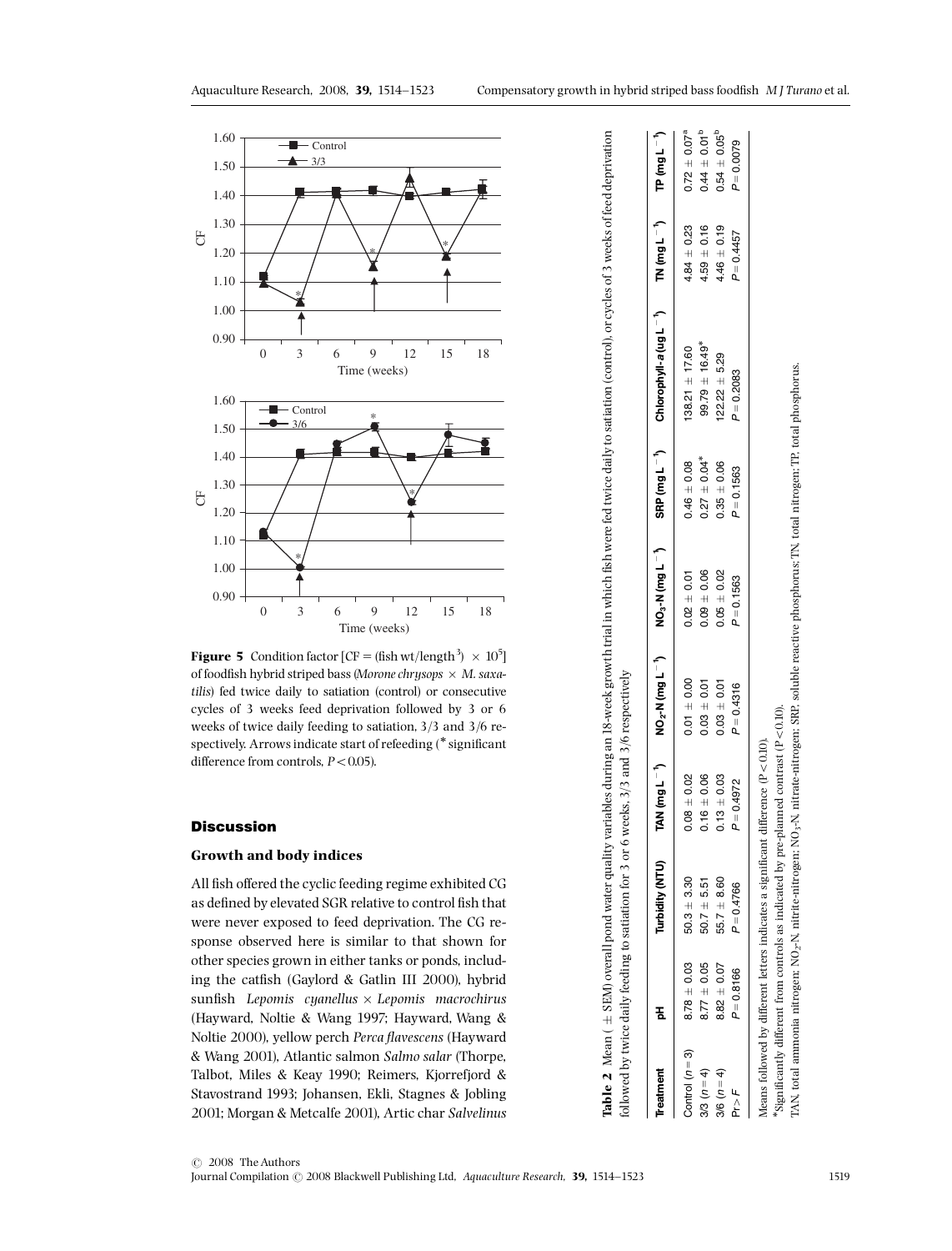

Figure 6 Mean total phosphorus (TP) levels of ponds during an 18-week hybrid striped bass growth trial in which fish were fed twice daily to satiation (control) or consecutive cycles of 3 weeks feed deprivation followed by 3 or 6 weeks of twice daily feeding to satiation, 3/3 and 3/6 respectively. Arrows indicate start of refeeding  $(*$  significant difference from controls,  $P < 0.10$ ).

alpinus (Jobling, Jorgensen & Siikavuopio 1993), rainbow trout Oncorhynchus mykiss (Quinton & Blake 1990) and HSB (Picha et al. 2006; Turano et al. 2007). Gaylord and Gatlin III (2000) suggested that 4 weeks of feed deprivation for channel catfish may have resulted in excessive catabolism and prevented complete growth compensation. Similarly, in a study with fingerling HSB that were substantially smaller than the fish used here, Turano et al. (2007) observed rapid increases in SGR following 2 and 4 weeks of complete feed deprivation, although the CG responses only resulted in partial compensation. Likewise, the feed deprivation periods of 3 weeks used in this study seem to have resulted in only partial catchup growth.

The use of feed deprivation to induce CG involves a trade-off between lost growth and the degree to which fish can compensate upon refeeding. In all CG studies, feed deprivation periods represent lost growth opportunity. Additionally, if feed deprivation also results in weight loss, the increase in SGR upon refeeding may not be sufficient to overcome both, as observed in this trial. Feeding regimes that do not cause weight loss, but rather maintain weight during feed deprivation periods, and are still long enough in





Figure 7 Mean soluble reactive phosphorus (SRP) levels in ponds during an 18-week hybrid striped bass growth trial in which fish were fed twice daily to satiation (control) or consecutive cycles of 3 weeks feed deprivation followed by 3 or 6 weeks of twice daily feeding to satiation, 3/3 and 3/6 respectively. Arrows indicate start of refeeding (\*significant difference from controls,  $P < 0.10$ ).

duration to elicit a CG response may have the best potential for eliciting complete growth compensation. For example,Tian and Qin (2004) demonstrated that Barramundi (Lates calcarifer) subjected to feed rations of 50% and 75% of satiation for 2 weeks, followed by feeding to satiation for 5 weeks, fully compensated for growth. Barramundi did not lose weight during the feed deprivation period. Similar results were achieved with the use of short-term feed deprivation periods in catfish. Channel catfish fed every third day to satiation for 3 weeks fully compensated for the decrease in weight gain after 6 weeks of daily feeding to satiation (Kim & Lovell 1995). Again, no weight loss was observed during feed deprivation. Hence, it is possible to induce full catch-up growth without complete feed deprivation.

Of interest between the two cyclic feeding regimes in this study is the similarity in timing and severity of weight loss. The greatest weight loss  $(12-13\%$  body weight) occurred when feed deprivation periods were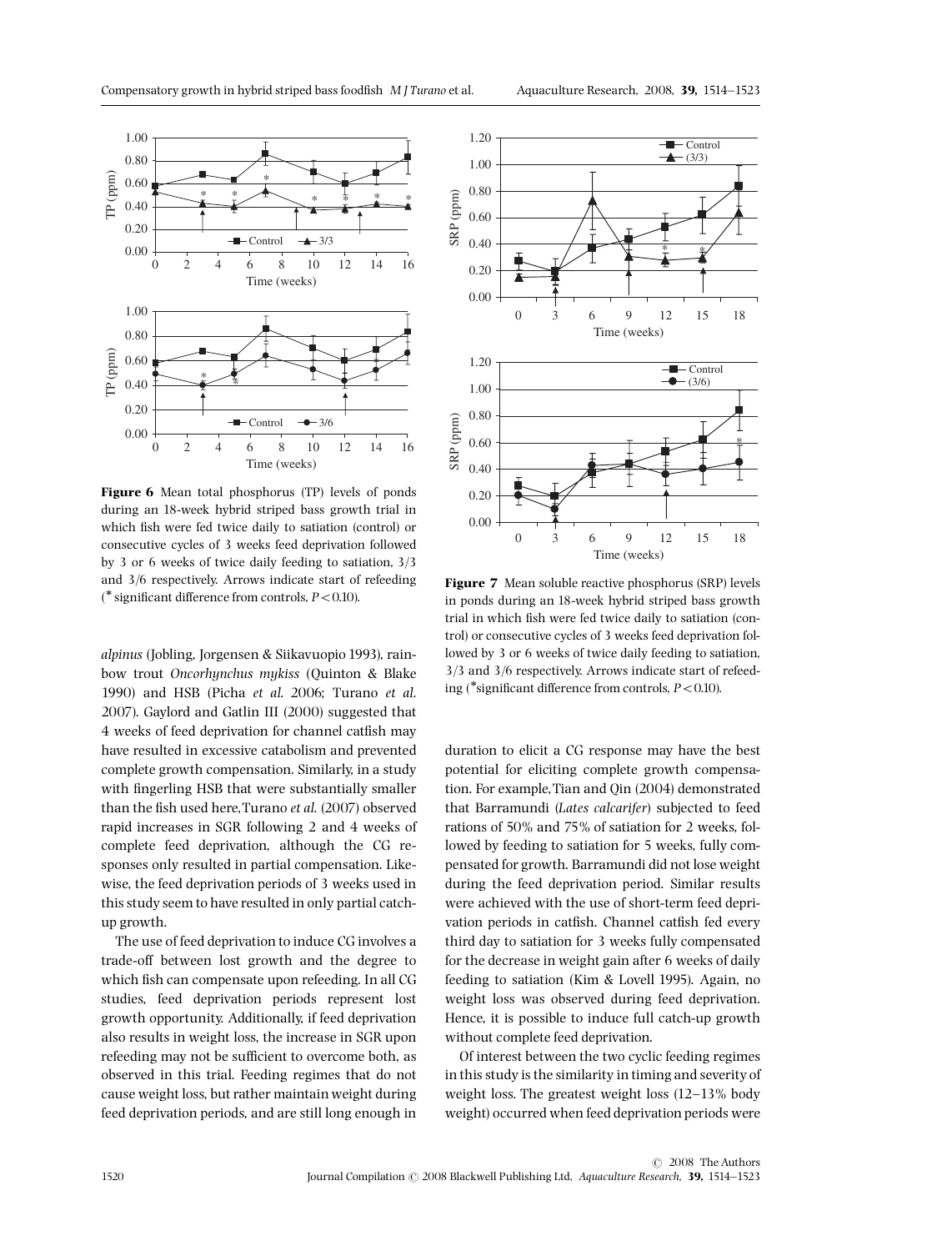

Figure 8 Mean chlorophyll-a levels in ponds during an 18-week hybrid striped bass growth trial in which fish were fed twice daily to satiation (control) or consecutive cycles of 3 weeks feed deprivation followed by 3 or 6 weeks of twice daily feeding to satiation, 3/3 and 3/6 respectively. Arrows indicate start of refeeding (\*significant difference from controls,  $P < 0.10$ ).

initiated at high water temperatures ( $> 28 \degree C$ ). It is hypothesized that metabolic rate was also elevated as a result of the increased temperatures, leading to the greatest weight loss. Because metabolic rate increases with temperature, energy stores (as observed by HSI levels) will likely decrease more rapidly during periods of higher temperatures. During the summer months, a shorter feed deprivation period may result in a similar weight loss and CG response pattern to that of a longer feed deprivation period during the cooler season. In this study, a reduction in HSI levels to at least 1.9 resulted in an increased SGR in cyclic fed fish, which is close to the HSI threshold required for inducing a CG response in tank raised HSB (Picha et al. 2006). Feed deprivation during periods of increased temperatures resulted in further declines in HSI, however the subsequent CG response did not increase beyond the initial response during the cooler months. Unfortunately, the sampling regime (every 3 weeks) prevented the determination of HSI levels earlier in the feed deprivation period, not allowing for an accurate assessment. More specifically, it would be beneficial to determine if HSI is reduced to a basal level before 3 weeks of feed deprivation. Based on the results reported here, we hypothesize that cyclic feeding regimes will need to be shortened at higher temperatures, as excessive periods of feed deprivation during warmer temperatures could lead to more rapid weight loss that cannot be regained even with a strong CG response.

The responsiveness of HSI to cyclic feeding indicates that it is useful in predicting a CG response. Both IPF and CF were also measured as possible predictors of a CG response, and in the case of IPF, as a means of following energy distribution through feed restriction. Intraperitoneal fat was deposited early in the study, and only varied during the first 9 weeks. Hence, IPF was not proven useful in predicting a CG response. Alternatively, CF closely followed feeding cycle, decreasing below controls during feed deprivation, and returning to, or above controls during CG. Therefore, CF could be useful in identifying improved cyclic feeding regimes to result in the best CG response. Further, CF is a non-lethal measurement, allowing for repetitive sampling on individuals.

#### Water quality

Feed deprivation periods used in cyclic feeding effectively reduced nutrient inputs that led to phytoplankton abundance. Because phosphorus is a limiting nutrient to phytoplankton growth, the fate of phosphorus from feed is important in the management of water quality. Further, because phytoplankton have the capacity to store and use phosphorus, a process termed luxury consumption (Boyd 1990), the use of cyclic feeding to mitigate water quality must include feed deprivation periods sufficient in length to allow phosphorus to be depleted and phytoplankton abundance to decrease. In this study,TP, SRP, and chlorophyll-a were lower in the 3/3 and 3/6 treatments compared with the controls. Mean overall TP was 38% and 25% lower in 3/3 and 3/6 ponds, respectively, than in control ponds. The reduction in TP may be caused, in part, by the decreased levels of feed offered to the treatment ponds during the 18-week study. However, ponds subjected to the 3/6 feeding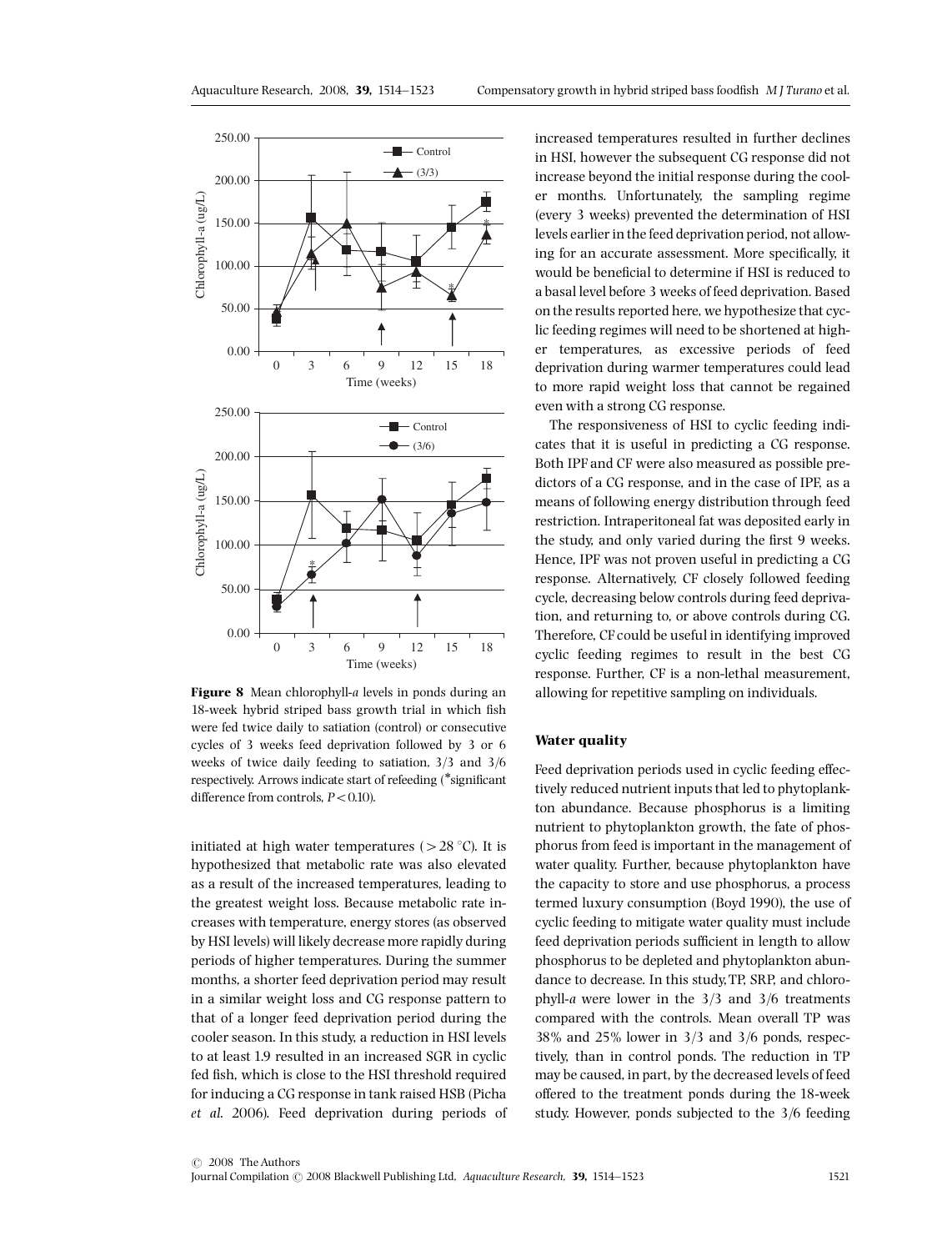regime had significantly less TP, and did not statistically differ in the total amount of feed offered from control fish fed continuously throughout the study. Hence, we speculate that the reduction in phosphorus in the 3/6 treatment ponds was caused, in part, by improved P uptake by fish during the refeeding period. Clearly, further studies evaluating phosphorus budgets and uptake in fish during CG is warranted. Nevertheless, these findings could have significant implications for water quality and effluent management. Specifically, if phytoplankton store less phosphorus with pulsatile feeding regimes, excessive phytoplankton growth could be impeded, and this in conjunction with overall reductions in pond phosphorus levels, could lead to overall improvements in water quality, limiting potential impacts of discharged nutrients to the environment.

#### Summary

We show that cyclic feeding protocols have the potential to improve FE and water quality in pond raised HSB. The extent to which HSB display a CG response depends on two characteristics of the feed deprivation period: overall duration and water temperature. In this study, a 3-week period of deprivation led to different degrees of growth compensation when applied at low or high water temperatures. Based on these results, we recommend that future studies on HSB foodfish aimed at inducing full catch-up growth should employ a single 3-week period of feed deprivation applied when water temperatures are  $\langle 28 \degree C$ .

#### Acknowledgments

The authors extend their thanks to those who have taken the time to critically review this manuscript as well as students and staff who help support research at North Carolina State University and the Tidewater Research Center. This research was supported in part by USDA-CSREES grant number MZ2003-06020 and North Carolina Sea Grant (02-EGS-01).

#### **References**

Ali M., Nicieza A. & Wootton R.J. (2003) Compensatory growth in fishes: a response to growth depression. Fish and Fisheries 4, 147-190.

- APHA (American Public Health Association) (1995) AmericanWaterWorks Association, andWater Pollution Control Federation. Standard Methods for The Analysis of Water and Wastewater,19th edn. APHA,Washington, DC, USA.
- Boyd C.E. (1990) Water Quality in Ponds for Aquaculture. Alabama Agricultural Experiment Station, Auburn University, Auburn, AL, USA.
- Boyd C.E. & Tucker C.S. (1992) Water Quality and Pond Soil Analysis for Aquaculture. Alabama Agricultural Experimental Station, Auburn University, Auburn, AL, USA.
- Gaylord T.G. & Gatlin D.M. III (2000) Assessment of compensatory growth in channel catfish Ictalurus punctatus and associated body changes in body condition indices. Journal of the World Aquaculture Society 31, 326-336.
- Hayward R.S. & Wang N. (2001) Failure to induce overcompensation of growth in maturing yellow perch. Journal of Fish Biology **59**, 126-140.
- Hayward R.S., Noltie D.B. & Wang N. (1997) Notes: Use of compensatory growth to double hybrid sunfish growth rates. Transactions of the American Fisheries Society 126, 316-322.
- Hayward R.S.,Wang N. & Noltie D.B. (2000) Group holding impedes compensatory growth of hybrid sunfish. Aquaculture 183, 299-305.
- Hornick J.L.,Van Eenaeme C., Gerard O., Dufranse I. & Istasse L. (2000) Mechanisms of reduced and compensatory growth. Domestic Animal Endocrinology 19, 121-132.
- Jobling M., Jorgensen E.H. & Siikavuopio S.I. (1993) The in fluence of previous feeding regime on compensatory growth response of maturing and immature Artic charr, Salvelinus alpinus. Journal of Fish Biology 43, 409-419.
- Johansen S.J.S., Ekli M., Stagnes B. & Jobling M. (2001) Weight gain and lipid deposition in Atlantic salmon, Salmo salar, during compensatory growth: evidence for lipostatic regulation? Aquaculture Research 32, 963^974.
- Kim M.K. & Lovell R.T. (1995) Effect of feeding regimes on compensatory weight gain and body tissue changes in channel catfish, Ictalurus punctatus in ponds. Aquaculture 135, 285^293.
- Li M.H., Robinson E.H. & Bosworth B.G. (2005) Effects of periodic feed deprivation on growth, feed efficiency, processing yield, and body composition of channel catfish Ictalurus punctatus. Journal of the World Aquaculture Society 36, 444-453.
- Morgan I.J. & Metcalfe N.B. (2001) Deferred costs of compensatory growth after autumnal food shortage in juvenile salmon. Proceedings of the Royal Society of London B 268, 295^301.
- Pechar L. (1987) Use of an acetone:methanol mixture for the extraction and spectrophotometric determination of chlorophyll-a in phytoplankton. Archiv fur Hydrobiologie 78(Suppl.), 99^117.
- Picha M.E., Silverstein J.T. & Borski R.J. (2006) Discordant regulation of hepatic IGF-I mRNA and circulating IGF-I during compensatory growth in a teleost, the hybrid